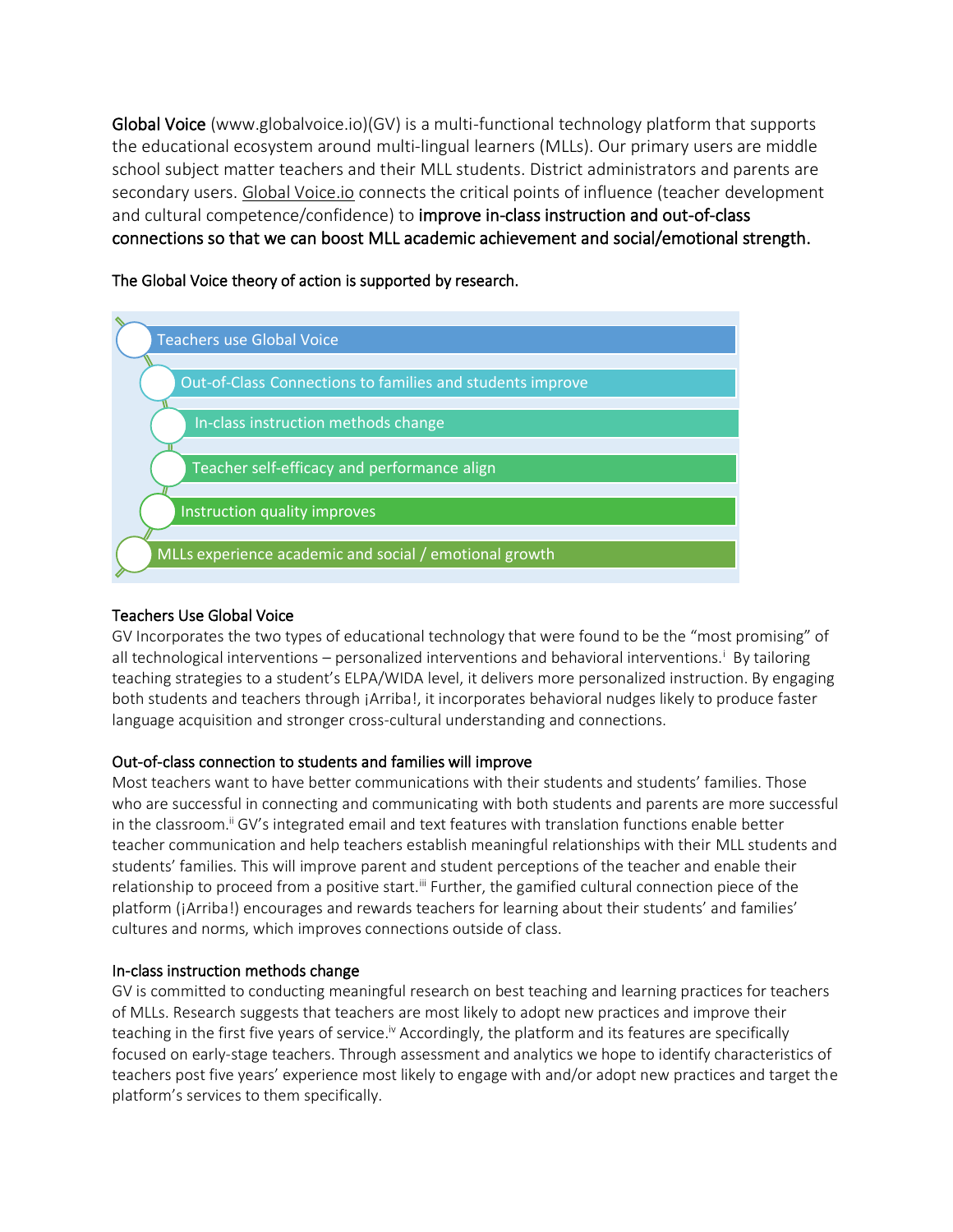## Teacher self-efficacy and performance align.

A strong sense of self-efficacy is important to ensure teacher success with MLLs.<sup>v</sup> Aligning that sense of self-efficacy with actual performance is key to teacher improvement.<sup>vi</sup> GV creates conditions that foster both teacher self-efficacy and performance improvement to achieve this crucial alignment. Readily applicable teaching strategies combined with cultural competence training create this essential combination of strong self-efficacy and strong performance that will truly change the learning experience for MLLs.

## Instruction quality improves.

The vast majority of teachers emerging from teacher preparation programs have limited or no preparation for instructing MLLs.<sup>vii</sup> And the average teacher is likely to receive only one day of in-service training related best practices for instructing MLLs.<sup>viii</sup> By using GV, teachers will receive relevant, rightsized training and development related to the instruction of MLLs, closing gaps in their teacher prep program experience and supplementing the limited additional training they are likely to receive on the job. Video sharing and crowdsourcing of best strategies within the GV community enables teachers to observe high-quality teaching and leverage best practices from high quality teachers, the type of professional development that is of the most interest to teachers.ix

# MLLs experience increased academic and social growth.

As all of these pieces come together – improved teaching, cultural connections, encouragement to engage in high-impact, language acquisition behaviors – MLLs experience both academic and social growth.

ii Gandara, P., Maxwell-Jolly, J., & Driscoll, A. (2004, November 30). *Listening to Teachers of English Language Learners: A Survey of California Teachers' Challenges, Experiences, and Professional Development Needs.* Retrieved April 15, 2019, from https://eric.ed.gov/?id=ED491701.

iii Oxier, J. (2015, May). *Teaching English Language Learners: Communication Between Home and School.* Retrieved April 15, 2019, from https://www.league.org/innovation-showcase/teaching-english-language-learnerscommunication-between-home-and-school.

iv *The Mirage: Confronting the Hard Truth About Our Quest for Teacher Development.* (2015, August 4). Retrieved April 15, 2019, from https://tntp.org/publications/view/the-mirage-confronting-the-truth-about-our-quest-forteacher-development.

<sup>v</sup> Gandara, P., Maxwell-Jolly, J., & Driscoll, A. (2004, November 30). *Listening to Teachers of English Language Learners: A Survey of California Teachers' Challenges, Experiences, and Professional Development Needs.* Retrieved April 15, 2019, from https://eric.ed.gov/?id=ED491701.

vi *The Mirage: Confronting the Hard Truth About Our Quest for Teacher Development.* (2015, August 4). Retrieved April 15, 2019, from https://tntp.org/publications/view/the-mirage-confronting-the-truth-about-our-quest-forteacher-development.

<sup>i</sup> *Education Technology: An Evidence-Based Review*, Escueta, M., Quan, V., Nickow A., & Oreopoulos, P. Working Paper 23744 http://www.nber.org/papers/w23744. National Bureau of Economic Research 1050 Massachusetts Avenue, Cambridge, MA 02138, August 2017.